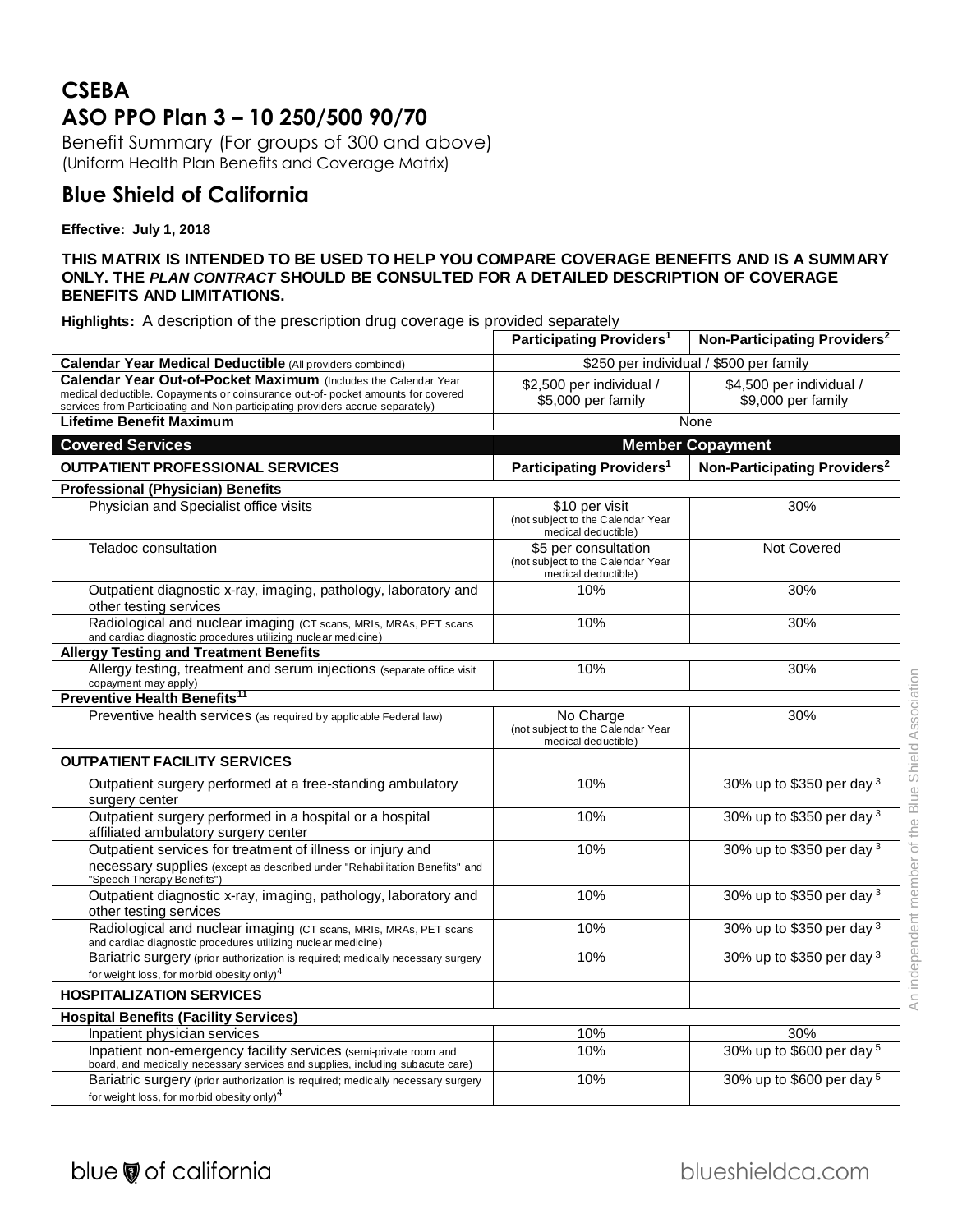**Inpatient Skilled Nursing Benefits<sup>6</sup>** (Coverage limited to 100 days per member per benefit period combined with hospital/free-standing skilled nursing facility)

| Free-standing skilled nursing facility                                                                                                                        | 10%                                                                                  | $10\%$ <sup>7</sup>                                                                  |
|---------------------------------------------------------------------------------------------------------------------------------------------------------------|--------------------------------------------------------------------------------------|--------------------------------------------------------------------------------------|
| Skilled nursing unit of a hospital                                                                                                                            | 10%                                                                                  | 30% up to \$600 per day $5$                                                          |
| <b>EMERGENCY HEALTH COVERAGE</b>                                                                                                                              |                                                                                      |                                                                                      |
| Emergency room services not resulting in admission (copayment<br>does not apply if the member is directly admitted to the hospital for inpatient<br>services) | \$100 per visit + $10\%$<br>(not subject to the Calendar Year<br>medical deductible) | \$100 per visit + $10\%$<br>(not subject to the Calendar Year<br>medical deductible) |
| Emergency room services resulting in admission (when the member<br>is admitted directly from the ER)                                                          | 10%                                                                                  | 10%                                                                                  |
| Emergency room physician services                                                                                                                             | 10%                                                                                  | 10%                                                                                  |
| <b>AMBULANCE SERVICES</b>                                                                                                                                     |                                                                                      |                                                                                      |
| Emergency or authorized transport (ground or air)                                                                                                             | 10%                                                                                  | 10%                                                                                  |
| <b>PRESCRIPTION DRUG COVERAGE</b>                                                                                                                             |                                                                                      |                                                                                      |

#### **Outpatient Prescription Drug Benefits**

A description of your outpatient prescription drug coverage is provided separately. If you do not have the separate drug summary that goes with this benefit summary, please contact your benefits administrator or call the Customer Service number on your identification card.

| PROSTHETICS/ORTHOTICS                                                                                                                                                                                                                                                                                              |                                                                            |                           |
|--------------------------------------------------------------------------------------------------------------------------------------------------------------------------------------------------------------------------------------------------------------------------------------------------------------------|----------------------------------------------------------------------------|---------------------------|
| Prosthetic equipment and devices (separate office visit copayment may<br>apply)                                                                                                                                                                                                                                    | 10%                                                                        | 30%                       |
| Orthotic equipment and devices (separate office visit copayment may<br>apply)                                                                                                                                                                                                                                      | 10%                                                                        | 30%                       |
| <b>DURABLE MEDICAL EQUIPMENT</b>                                                                                                                                                                                                                                                                                   |                                                                            |                           |
| Breast pump                                                                                                                                                                                                                                                                                                        | No Charge<br>(not subject to the Calendar Year<br>medical deductible)      | Not Covered               |
| Other durable medical equipment                                                                                                                                                                                                                                                                                    | 10%                                                                        | 30%                       |
| MENTAL HEALTH AND SUBSTANCE USE DISORDER<br>SERVICES <sup>8, 9</sup>                                                                                                                                                                                                                                               |                                                                            |                           |
| Inpatient hospital services                                                                                                                                                                                                                                                                                        | 10%                                                                        | 30% up to \$600 per day 5 |
| Residential care                                                                                                                                                                                                                                                                                                   | 10%                                                                        | 30% up to \$600 per day 5 |
| Inpatient physician services                                                                                                                                                                                                                                                                                       | 10%                                                                        | 30%                       |
| Routine outpatient mental health and substance use disorder<br>Services (includes professional/physician visits)                                                                                                                                                                                                   | \$10 per visit<br>(not subject to the Calendar Year<br>medical deductible) | 30%                       |
| Non-routine outpatient mental health and substance use<br>disorder services (includes behavioral health treatment, electroconvulsive<br>therapy, intensive outpatient programs, office-based opioid treatment, partial<br>hospitalization program, psychological testing and transcranial magnetic<br>stimulation) | 10%                                                                        | 30%                       |
| <b>HOME HEALTH SERVICES</b>                                                                                                                                                                                                                                                                                        |                                                                            |                           |
| Home health care agency services <sup>6</sup> (Coverage limited to 100 visits per<br>member per calendar year)                                                                                                                                                                                                     | 10%                                                                        | Not Covered <sup>10</sup> |
| Home infusion/home injectable therapy and infusion nursing<br>visits provided by a home infusion agency                                                                                                                                                                                                            | 10%                                                                        | Not Covered <sup>10</sup> |
| <b>HOSPICE PROGRAM BENEFITS</b>                                                                                                                                                                                                                                                                                    |                                                                            |                           |
| Routine home care                                                                                                                                                                                                                                                                                                  | No Charge<br>(not subject to the Calendar Year<br>medical deductible)      | Not Covered <sup>10</sup> |
| Inpatient respite care                                                                                                                                                                                                                                                                                             | No Charge<br>(not subject to the Calendar Year<br>medical deductible)      | Not Covered <sup>10</sup> |
| 24-hour continuous home care                                                                                                                                                                                                                                                                                       | No Charge<br>(not subject to the Calendar Year<br>medical deductible)      | Not Covered <sup>10</sup> |
| Short-term inpatient care for pain and symptom management                                                                                                                                                                                                                                                          | No Charge<br>(not subject to the Calendar Year<br>medical deductible)      | Not Covered <sup>10</sup> |
| <b>CHIROPRACTIC BENEFITS<sup>6</sup></b>                                                                                                                                                                                                                                                                           |                                                                            |                           |
| Chiropractic spinal manipulation (Coverage is limited to 24 visits per<br>calendar year.)                                                                                                                                                                                                                          | 10%                                                                        | 30%                       |
| <b>ACUPUNCTURE BENEFITS<sup>6</sup></b>                                                                                                                                                                                                                                                                            |                                                                            |                           |
| Acupuncture services (Coverage is limited to 12 visits per calendar year.)                                                                                                                                                                                                                                         | 10%                                                                        | 30%                       |